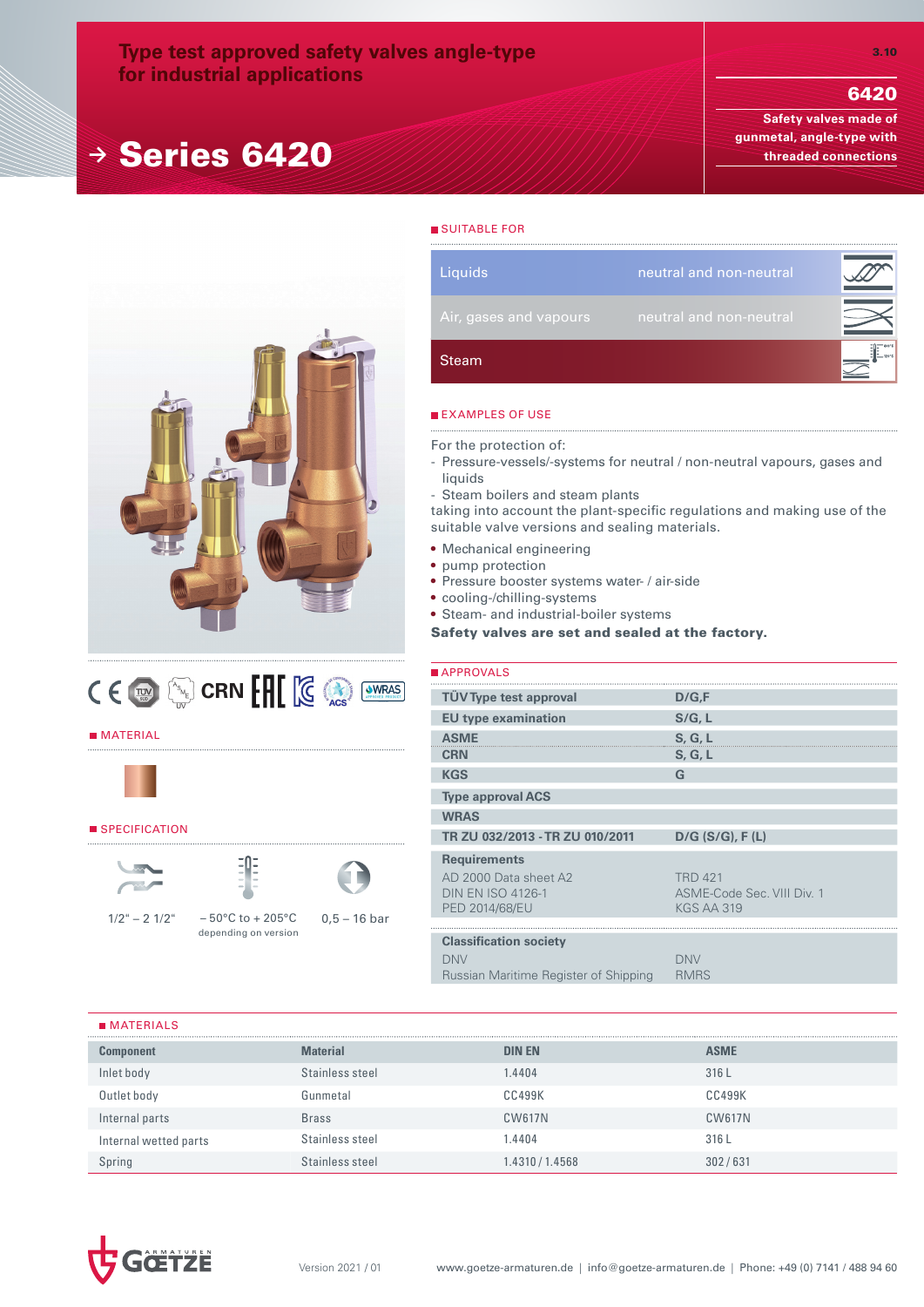| Series 6420 VALVE VERSION |                         |                                                                                                                                    |  |  |  |  |  |  |  |  |
|---------------------------|-------------------------|------------------------------------------------------------------------------------------------------------------------------------|--|--|--|--|--|--|--|--|
| ш                         | Standard with diaphragm | The diaphragm prevents the medium entering into the spring housing and protects moving<br>parts from being affected by the medium. |  |  |  |  |  |  |  |  |
|                           |                         |                                                                                                                                    |  |  |  |  |  |  |  |  |
| $M$ MEDIUM                |                         |                                                                                                                                    |  |  |  |  |  |  |  |  |

GF gaseous and liquid Air, vapours, gases, liquids and - depending on seal - also for steam

TYPE OF LIFTING MECHANISM **L** Lifting lever **O** without lifting device

| AVAILABLE NOMINAL DIAMETERS AND CONNECTION SIZES |  |
|--------------------------------------------------|--|
|                                                  |  |

| <b>Nominal diameter DN</b> |               | 15           | 20           | 25      | 32            | 40            | 50      | 65            |
|----------------------------|---------------|--------------|--------------|---------|---------------|---------------|---------|---------------|
| Inlet                      |               | $1/2$ " (15) | $3/4$ " (20) | 1''(25) | $11/4$ " (32) | $11/2$ " (40) | 2''(50) | $21/2$ " (65) |
|                            | $1/2$ " (15)  |              |              |         |               |               |         |               |
|                            | $3/4$ " (20)  |              |              |         |               |               |         |               |
|                            | 1''(25)       |              |              |         |               |               |         |               |
| <b>Outlet</b>              | $11/4$ " (32) |              |              |         |               |               |         |               |
|                            | $11/2$ " (40) |              |              |         |               |               |         |               |
|                            | 2''(50)       |              |              |         |               |               |         |               |
|                            | $21/2$ " (65) |              |              |         |               |               |         |               |

| <b>TYPE OF CONNECTION INLET / OUTLET</b> |  |  |  |  |
|------------------------------------------|--|--|--|--|
|------------------------------------------|--|--|--|--|

| f/f                                                                                                            | Standard | Female thread BSP-P / Female thread BSP-P | DIN EN ISO 228-1 / DIN EN ISO 228-1 |                               |
|----------------------------------------------------------------------------------------------------------------|----------|-------------------------------------------|-------------------------------------|-------------------------------|
| m/f                                                                                                            |          | Male thread BSP-P / Female thread BSP-P   | DIN EN ISO 228-1 / DIN EN ISO 228-1 |                               |
| NPT-f / NPT-f                                                                                                  |          | Female thread NPT-f / Female thread NPT-f | ANSI B1.20.1 / ANSI B1.20.1         |                               |
| NPT-m/NPT-f                                                                                                    |          | Male thread NPT-m / Female thread NPT-f   | ANSI B1.20.1 / ANSI B1.20.1         |                               |
| <b>KLSISO/f</b>                                                                                                |          | Clamp connection / Female thread BSP-P    | DIN 32676-B / DIN EN ISO 228-1      | Pipe Standard DIN EN ISO 1127 |
| Ostrono de la castrona de la casa de la castrona de la castrona de la constitución de la constitución de la co |          |                                           |                                     |                               |

Other connection types possible on request

| <b>SEAT SEALS / DIAPHRAGMS</b> |                                                               |                                 |                                       |  |  |  |  |  |  |  |  |
|--------------------------------|---------------------------------------------------------------|---------------------------------|---------------------------------------|--|--|--|--|--|--|--|--|
| <b>PTFE/EPDM</b>               | Polytetrafluorethylen / Ethylen-Propylene-Diene<br>(Standard) | Flat seal and moulded diaphragm | $-50^{\circ}$ C to $+205^{\circ}$ C   |  |  |  |  |  |  |  |  |
| <b>EPDM/EPDM</b>               | Ethylen-Propylene-Diene / Ethylen-Propylene-Diene             | Flat seal and moulded diaphragm | $-50^{\circ}$ C bis +150 $^{\circ}$ C |  |  |  |  |  |  |  |  |
| <b>PTFE/FKM</b>                | Polytetrafluorethylen / Fluorcarbon                           | Flat seal and moulded diaphragm | $-30^{\circ}$ C to $+200^{\circ}$ C   |  |  |  |  |  |  |  |  |
| <b>FKM/FKM</b>                 | Fluorcarbon / Fluorcarbon                                     | Flat seal and moulded diaphragm | $-20^{\circ}$ C to $+200^{\circ}$ C   |  |  |  |  |  |  |  |  |

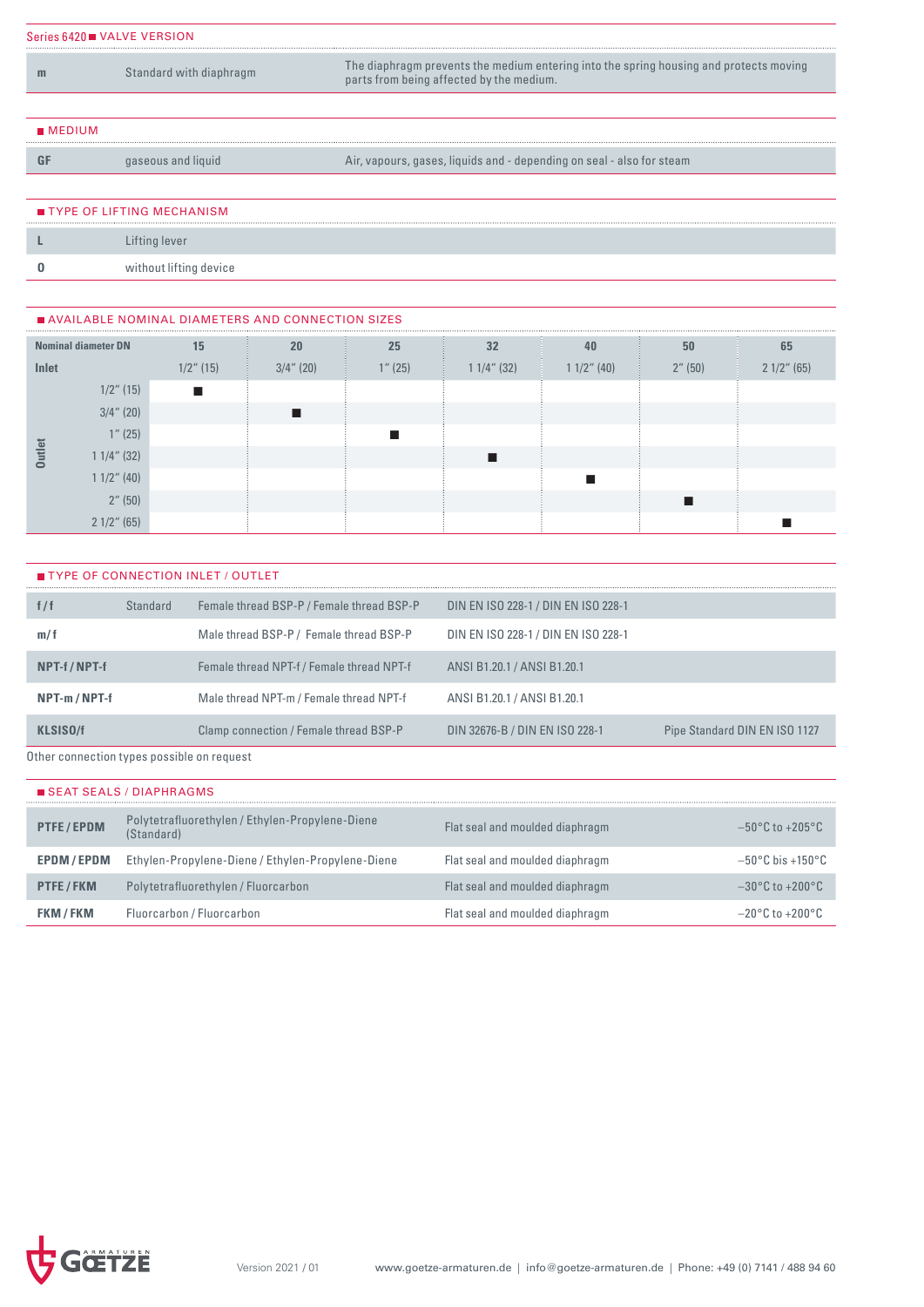| NOMINAL DIAMETERS, CONNECTIONS, INSTALLATION DIMENSIONS                |                                      |              |              |            |               |               |                  |               |
|------------------------------------------------------------------------|--------------------------------------|--------------|--------------|------------|---------------|---------------|------------------|---------------|
| Series 6420: Connection, installation dimensions, ranges of adjustment |                                      |              |              |            |               |               |                  |               |
| <b>Nominal diameter</b>                                                | <b>DN</b>                            | 15           | 20           | 25         | 32            | 40            | 50               | 65            |
| <b>Connection DIN EN ISO 228</b>                                       | G                                    | $1/2$ " (15) | $3/4$ " (20) | 1" (25)    | $11/4$ " (32) | $11/2$ " (40) | $2^{\circ} (50)$ | $21/2$ " (65) |
| <b>Outlet DIN EN ISO 228</b>                                           | G                                    | $1/2$ " (15) | $3/4$ " (20) | 1" (25)    | $11/4$ " (32) | $11/2$ " (40) | $2^{\circ} (50)$ | $21/2$ " (65) |
| <b>Installation dimensions</b>                                         | L                                    | 35,5         | 42,5         | 45         | 48            | 58            | 68               | 80            |
| in mm                                                                  | <b>Lmax</b>                          | 63           | 75           | 77         | 102           | 145           | 150              | 155           |
|                                                                        | н                                    | 82           | 97           | 107        | 132           | 168           | 199              | 240           |
|                                                                        | H1                                   | 90           | 104          | 114        | 140           | 192           | 229              | 276           |
|                                                                        | $\mathbf{h}$                         | 35           | 42           | 45         | 53            | 58            | 68               | 80            |
|                                                                        | h1                                   | 35           | 42           | 47         | 55            | 60            | 72               | 81            |
|                                                                        | h2                                   | 34           | 39           | 44         | 51            | 57            | 65               | 76            |
|                                                                        | <b>Hmax</b>                          | 102          | 120          | 132        | 160           | 220           | 260              | 310           |
|                                                                        | d1                                   | 18,1         | 23,7         | 29,7       | 38,4          | 44,3          | 56,3             | 72,1          |
|                                                                        | d2                                   | 43,5         | 43,5         | 43,5       | 56,5          | 56,5          | 70,5             | 83,5          |
|                                                                        | d3                                   | 50,5         | 50,5         | 50,5       | 64            | 64            | 77,5             | 91            |
|                                                                        | SW <sub>1</sub>                      | 30           | 36           | 36         | 50            | 55            | 70               | 80            |
|                                                                        | SW <sub>2</sub>                      | 30           | 36           | 38         | 50            | 55            | 70               | 80            |
|                                                                        | SW <sub>3</sub>                      | 27           | 34           | 41         | 50            | 60            | 70               | 90            |
|                                                                        | G <sub>1</sub>                       | ٠            | $\sim$       | $1/4$ "    | $1/4$ "       | $1/4$ "       | $1/4$ "          | 1/4"          |
|                                                                        | do                                   | 13           | 15           | 18         | 23            | 30            | 39               | 48            |
| <b>Coefficients of flow</b>                                            | $\alpha$ w /Kdr (F)                  | 0,45         | 0,45         | 0,43       | 0,43          | 0,38          | 0,38             | 0,38          |
| ISO 4126-1                                                             | $\alpha w$ /Kdr (D/G) <sup>1</sup> ) | 0.64         | 0.64         | 0.63       | 0.63          | 0.55          | 0.55             | 0,55          |
| <b>Coefficients of flow</b>                                            | aw/Kdr(F)                            | 0,43         | 0,43         | 0,43       | 0.43          | 0.36          | 0,36             | 0,36          |
| <b>ASME-Code Sec. VIII Div. 1</b>                                      | $\alpha$ w /Kdr (D/G)                | 0.65         | 0.65         | 0.65       | 0.65          | 0.55          | 0.55             | 0.55          |
| Weight                                                                 | kg                                   | 0,5          | 0,9          | 1,1        | 1,9           | 3,4           | 5,8              | 8,7           |
| <b>Range of adjustment</b>                                             | bar                                  | $0, 5 - 16$  | $0, 5 - 16$  | $0.5 - 16$ | $0.5 - 16$    | $0.5 - 16$    | $0,5 - 16$       | $0, 5 - 16$   |
| <b>Range of adjustment ASME</b>                                        | <b>psi</b>                           | $15 - 232$   | $15 - 232$   | $15 - 232$ | $15 - 232$    | $15 - 232$    | $15 - 232$       | $15 - 232$    |

<sup>1</sup>Flow coefficients for blow-off pressures < 3,0 bar: Please refer to the Flow Coefficients Chart.

## **MAIN DIMENSIONS, INSTALLATION DIMENSIONS**



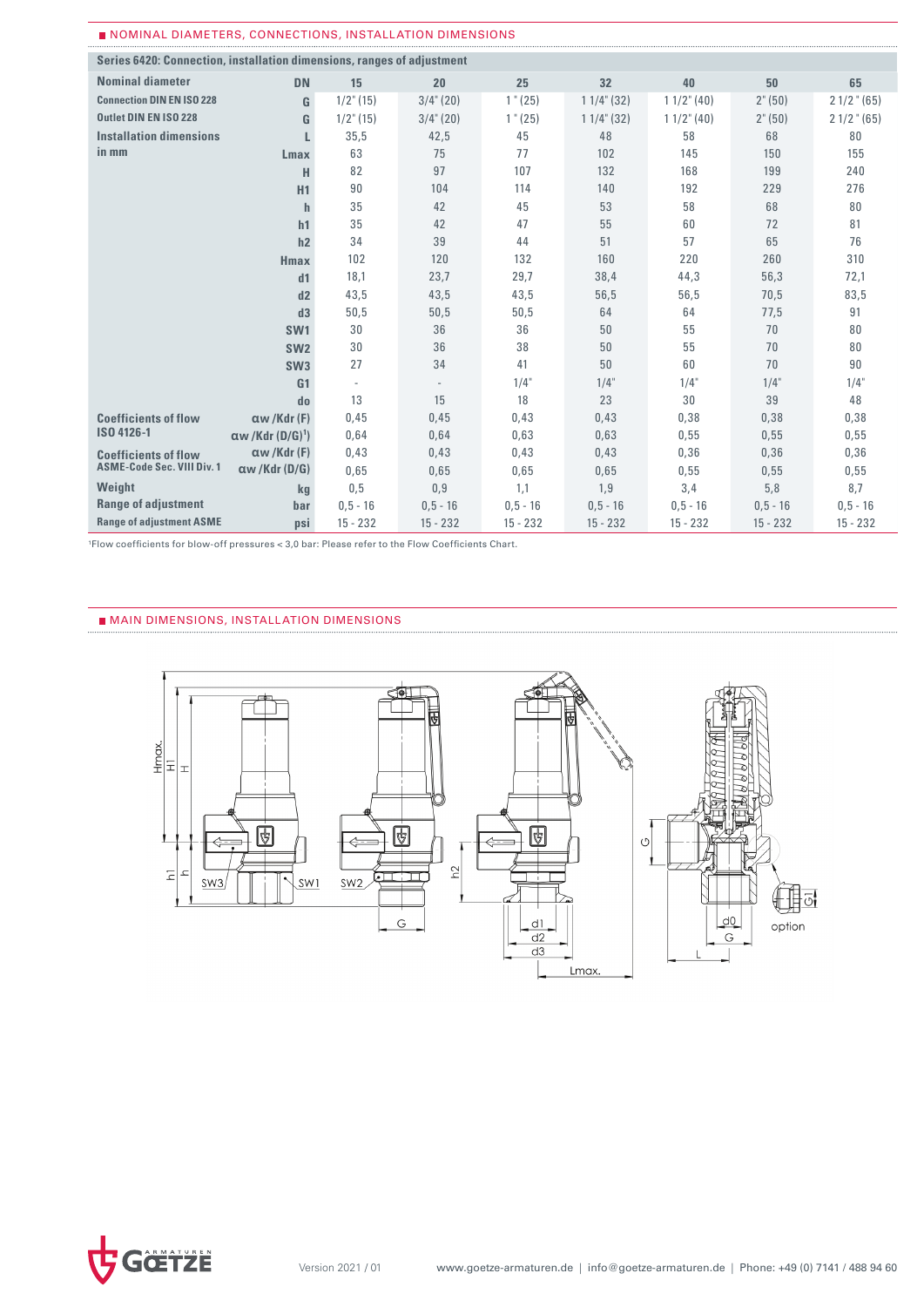|                 |                                                                                               |               |          | Series 6420 INDIVIDUAL SELECTION / VALVE CONFIGURATION      |                        |              |                 |                                                                               |                                        |                                                        |                |                |                 |
|-----------------|-----------------------------------------------------------------------------------------------|---------------|----------|-------------------------------------------------------------|------------------------|--------------|-----------------|-------------------------------------------------------------------------------|----------------------------------------|--------------------------------------------------------|----------------|----------------|-----------------|
| <b>Series</b>   | <b>Valve</b>                                                                                  | <b>Medium</b> | Lifting  | <b>Nominal</b>                                              | <b>Connection type</b> |              |                 |                                                                               | <b>Connection size</b>                 | <b>Seal</b>                                            | <b>Options</b> | <b>Set</b>     | <b>Quantity</b> |
|                 | version                                                                                       |               | device   | diameter<br><b>DN</b>                                       | Inlet                  | Outlet       |                 | Inlet                                                                         | Outlet                                 |                                                        |                | pressure       |                 |
| 6420            | m                                                                                             | GF            | L        | 15                                                          | f                      | f            |                 | 15                                                                            | 15                                     | PTFE/EPDM                                              |                | 6              | $\overline{2}$  |
| 6420            | m                                                                                             | GF            | $\bf{0}$ | 25                                                          | m                      | f            |                 | 25                                                                            | 25                                     | FKM / FKM                                              |                | $\overline{2}$ |                 |
| 6420            | m                                                                                             | GF            |          |                                                             |                        | f            |                 |                                                                               |                                        |                                                        |                |                |                 |
| 6420            | m                                                                                             | GF            |          |                                                             |                        | $\mathbf{f}$ |                 |                                                                               |                                        |                                                        |                |                |                 |
|                 |                                                                                               |               |          |                                                             |                        |              |                 |                                                                               |                                        |                                                        |                |                |                 |
|                 | ■ TECHNICAL FINISHES, VARIANTS, ACCESSORIES                                                   |               |          |                                                             |                        |              |                 |                                                                               |                                        |                                                        |                |                |                 |
| A02             | Connection for condensate in the outlet body                                                  |               |          |                                                             |                        |              |                 |                                                                               |                                        |                                                        |                |                |                 |
|                 |                                                                                               |               |          |                                                             |                        |              |                 |                                                                               |                                        |                                                        |                |                |                 |
|                 |                                                                                               |               |          |                                                             |                        |              |                 |                                                                               |                                        |                                                        |                |                |                 |
|                 |                                                                                               |               |          |                                                             |                        |              |                 |                                                                               |                                        |                                                        |                |                |                 |
|                 | <b>■ PROPERTIES</b>                                                                           |               |          |                                                             |                        |              |                 |                                                                               |                                        |                                                        |                |                |                 |
| <b>P01</b>      | Oil- and grease-free production                                                               |               |          |                                                             |                        |              | <b>P03</b>      |                                                                               |                                        | Galvanically nickel-plated finish                      |                |                |                 |
| <b>P02</b>      | Chemically nickel-plated finish                                                               |               |          |                                                             |                        |              | P04             |                                                                               | Chrome-plated finish                   |                                                        |                |                |                 |
|                 |                                                                                               |               |          |                                                             |                        |              |                 |                                                                               |                                        |                                                        |                |                |                 |
|                 | ■ CERTIFICATES / APPROVALS                                                                    |               |          |                                                             |                        |              |                 |                                                                               |                                        |                                                        |                |                |                 |
| C <sub>01</sub> |                                                                                               |               |          | Factory certificate acc. DIN EN 10204 2.2 (WKZ 2.2)         |                        |              | C <sub>06</sub> |                                                                               |                                        | ATEX evaluation acc. to 2014/34/EU                     |                |                |                 |
| <b>CO2</b>      | Test certificate acc. DIN EN 10204 3.1 (WPZ 3.1)                                              |               |          |                                                             |                        |              | C <sub>07</sub> |                                                                               | SIL evaluation relating to IEC 61508-2 |                                                        |                |                |                 |
|                 |                                                                                               |               |          |                                                             |                        |              |                 |                                                                               |                                        | Seat tightness test with helium, leak detection method |                |                |                 |
| C <sub>03</sub> | (pressure retaining part)                                                                     |               |          | Material test certificate acc. DIN EN 10204 3.1 (MPZ 3.1)   |                        |              | C <sub>09</sub> | under vacuum incl. Factory Inspection Certificate 3.1<br>acc. to DIN EN 10204 |                                        |                                                        |                |                |                 |
| C <sub>04</sub> | TÜV/DEKRA individual inspection<br>acc. EN 10204 3.2 (TÜV/DEKRA-APZ)                          |               |          |                                                             |                        |              | C10             | Certificate of oil- and grease free production                                |                                        |                                                        |                |                |                 |
|                 | Sealing material                                                                              |               |          |                                                             |                        |              |                 |                                                                               |                                        |                                                        |                |                |                 |
| C <sub>05</sub> | Manufacturer certification (FDA, USP 3, 3-A,),<br>Please indicate description of certificate: |               |          |                                                             |                        |              |                 |                                                                               |                                        |                                                        |                |                |                 |
|                 |                                                                                               |               |          |                                                             |                        |              |                 |                                                                               |                                        |                                                        |                |                |                 |
|                 | ADMISSIONS / ACCREDITATIONS                                                                   |               |          |                                                             |                        |              |                 |                                                                               |                                        |                                                        |                |                |                 |
| AA1             | EC Type examination acc. to Directive 2014/68/EU                                              |               |          |                                                             |                        |              | AK1             |                                                                               |                                        | Det Norske Veritas (DNV) type approval                 |                |                |                 |
| AA2             |                                                                                               |               |          | TÜV component test acc. to VdTÜV specification sheet SV 100 |                        |              | AK <sub>5</sub> |                                                                               | type approval                          | Russian Maritime Register of Shipping (RMRS)           |                |                |                 |
|                 |                                                                                               |               |          | Certification acc. to ASME Boiler and Pressure Vessel       |                        |              |                 |                                                                               |                                        | Individual inspection by notified body inspector-      |                |                |                 |
| AA3             | Code, Section VIII.Div 1 (ASME)                                                               |               |          |                                                             |                        |              | <b>AL</b>       |                                                                               | (body to be indicated):                |                                                        |                |                |                 |
| AA4             | and laser marking of the valve                                                                |               |          | EAC - certificate/declaration with passport for the valve   |                        |              |                 |                                                                               |                                        |                                                        |                |                |                 |
| AA6             |                                                                                               |               |          | Certification acc. to. Korean Gas Safety Corporation (KGS)  |                        |              |                 |                                                                               |                                        |                                                        |                |                |                 |
| AA7             | Registration according to Canadian Registration<br>Number (CRN)                               |               |          |                                                             |                        |              |                 |                                                                               |                                        |                                                        |                |                |                 |
| AB <sub>2</sub> | approval                                                                                      |               |          | Water regulations and advisory scheme WRAS type             |                        |              |                 |                                                                               |                                        |                                                        |                |                |                 |
|                 |                                                                                               |               |          |                                                             |                        |              |                 |                                                                               |                                        |                                                        |                |                |                 |

## **ENQUIRY**

Copy and send to: order@goetze-armaturen.de.

Order form easily to be found online under the section for each series.

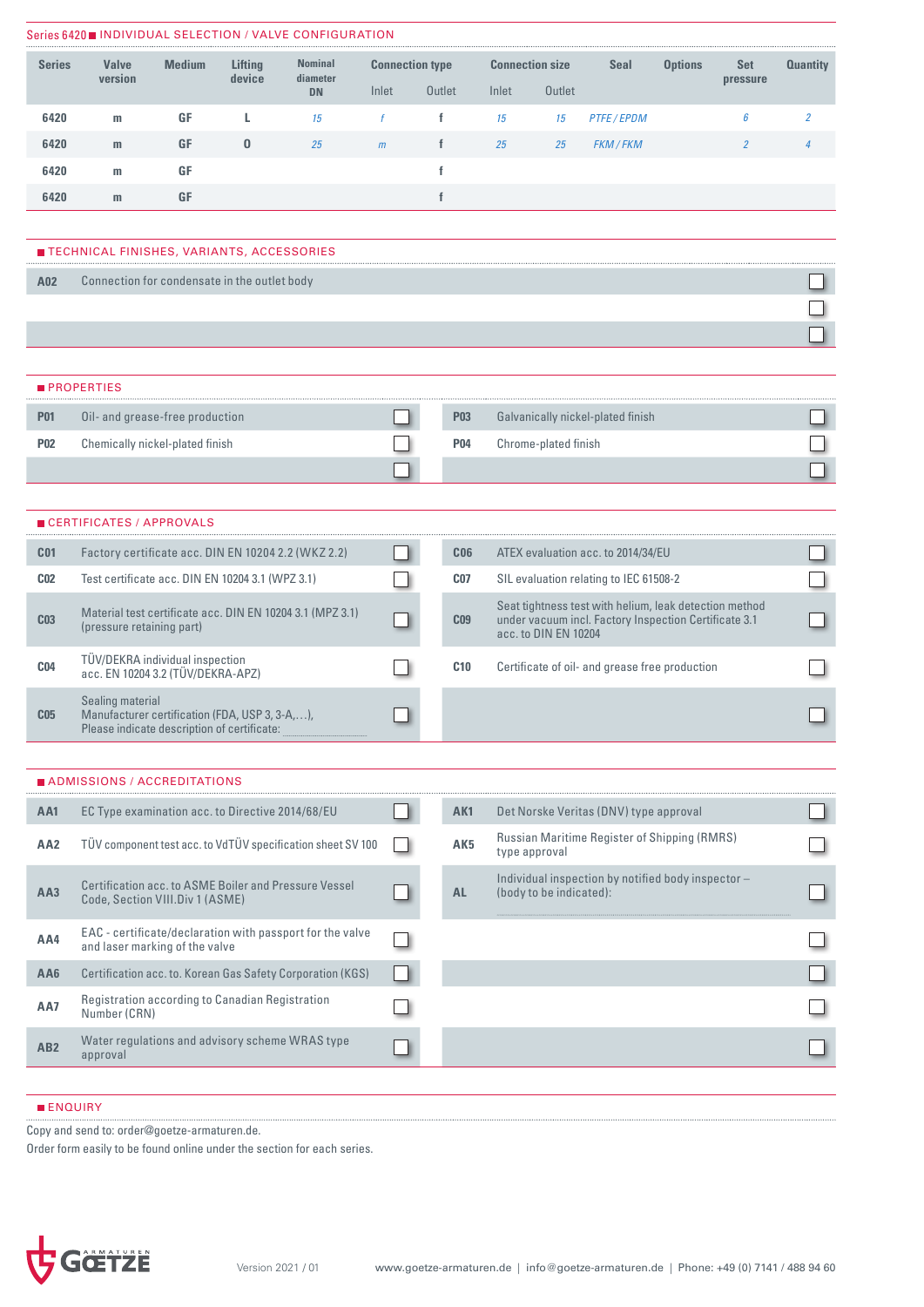## CAPACITY TABLE ACC. TO ISO 4126-1 / AD2000 A2

|                    | Series 6420: Blowing-off rates at 10% above set pressure |      |              |      |      |              |      |      |               |                |      |              |      |
|--------------------|----------------------------------------------------------|------|--------------|------|------|--------------|------|------|---------------|----------------|------|--------------|------|
|                    | <b>Nominal diameter DN</b>                               |      | 15           |      |      | 20           |      |      | 25            |                |      | 32           |      |
|                    |                                                          |      | $d0 = 13$ mm |      |      | $d0 = 15$ mm |      |      | $d0 = 18$ mm  |                |      | $d0 = 23$ mm |      |
|                    | Set pressure bar                                         |      | $\mathbf{H}$ | III  |      | Ш            | III  |      | $\mathbf{II}$ | $\mathbf{III}$ |      | Ш            | Ш    |
| Air I              | 0,5                                                      | 76   | 62           | 2,3  | 101  | 83           | 3,1  | 143  | 117           | 4,3            | 234  | 191          | 7,0  |
| Nm <sup>3</sup> /h | 1                                                        | 110  | 88           | 3,2  | 147  | 117          | 4,2  | 207  | 165           | 5,8            | 338  | 269          | 9,5  |
|                    | $\overline{2}$                                           | 180  | 142          | 4,5  | 240  | 189          | 6,0  | 340  | 268           | 8,2            | 556  | 437          | 13,5 |
| <b>Steam II</b>    | 3                                                        | 248  | 193          | 5,5  | 330  | 257          | 7,3  | 468  | 365           | 10,1           | 764  | 595          | 16,5 |
| kg/h               | 4                                                        | 312  | 242          | 6,4  | 416  | 322          | 8,5  | 592  | 458           | 11,7           | 966  | 748          | 19,1 |
|                    | 5                                                        | 376  | 290          | 7,1  | 501  | 386          | 9,5  | 712  | 549           | 13,1           | 1163 | 896          | 21,3 |
| <b>Water III</b>   | 6                                                        | 440  | 337          | 7,8  | 586  | 449          | 10,4 | 833  | 639           | 14,3           | 1359 | 1043         | 23,4 |
| $m^3/h$            | $\overline{1}$                                           | 503  | 385          | 8,4  | 670  | 513          | 11,2 | 953  | 729           | 15,5           | 1556 | 1190         | 25,2 |
|                    | 8                                                        | 567  | 432          | 9,0  | 755  | 576          | 12,0 | 1074 | 819           | 16,5           | 1753 | 1337         | 27,0 |
|                    | $\overline{9}$                                           | 631  | 480          | 9,6  | 840  | 639          | 12,7 | 1194 | 908           | 17,5           | 1950 | 1483         | 28,6 |
|                    | 10                                                       | 694  | 527          | 10,1 | 925  | 702          | 13,4 | 1315 | 998           | 18,5           | 2147 | 1629         | 30,2 |
|                    | 11                                                       | 758  | 574          | 10,6 | 1009 | 765          | 14,1 | 1435 | 1088          | 19,4           | 2343 | 1776         | 31,7 |
|                    | 12                                                       | 822  | 622          | 11,1 | 1094 | 828          | 14,7 | 1556 | 1177          | 20,2           | 2540 | 1922         | 33,1 |
|                    | 13                                                       | 885  | 669          | 11,5 | 1179 | 891          | 15,3 | 1676 | 1266          | 21,1           | 2737 | 2068         | 34,4 |
|                    | 14                                                       | 949  | 716          | 11,9 | 1264 | 954          | 15,9 | 1797 | 1356          | 21,9           | 2934 | 2214         | 35,7 |
|                    | 15                                                       | 1013 | 764          | 12,4 | 1348 | 1017         | 16,5 | 1917 | 1446          | 22,6           | 3130 | 2361         | 37,0 |
|                    | 16                                                       | 1076 | 811          | 12,8 | 1433 | 1080         | 17,0 | 2038 | 1535          | 23,4           | 3327 | 2507         | 38,2 |

### **Series 6420: Blowing-off rates at 10% above set pressure Nominal diameter DN Set pressure bar Air I Nm³/h Steam II kg/h Water III m³/h 40 50 65 d0 = 30 mm d0 = 39 mm d0 = 48 mm I II III I II III I II III 0,5** 338 276 10,5 571 466 17,7 864 706 26,8 **1** 491 392 14,3 831 662 24,1 1258 1003 36,5 **2** 816 642 20,2 1379 1085 34,2 2089 1643 51,8 **3** 1128 879 24,8 1907 1486 41,9 2888 2251 63,5 **4** 1430 1107 28,7 2417 1872 48,4 3661 2835 73,4 **5** 1721 1326 32,1 2909 2241 54,2 4407 3395 82,1 **6** 2013 1544 35,1 3402 2609 59,4 5153 3953 89,9 **7** 2304 1762 37,9 3894 2977 64,1 5899 4510 97,1 **8** 2595 1979 40,6 4386 3344 68,6 6644 5066 103,9 **9** 2887 2196 43,0 4879 3711 72,7 7390 5621 110,2 **10** 3178 2412 45,4 5371 4077 76,7 8136 6175 116,1 **11** 3469 2629 47,6 5863 4443 80,4 8882 6730 121,8 **12** 3761 2845 49,7 6356 4809 84,0 9627 7284 127,2 **13** 4052 3061 51,7 6848 5174 87,4 10373 7837 132,4 **14** 4343 3278 53,7 7340 5541 90,7 11119 8393 137,4 **15** 4635 3495 55,6 7833 5907 93,9 11865 8948 142,3 **16** 4926 3711 57,4 8325 6272 97,0 12611 9501 146,9